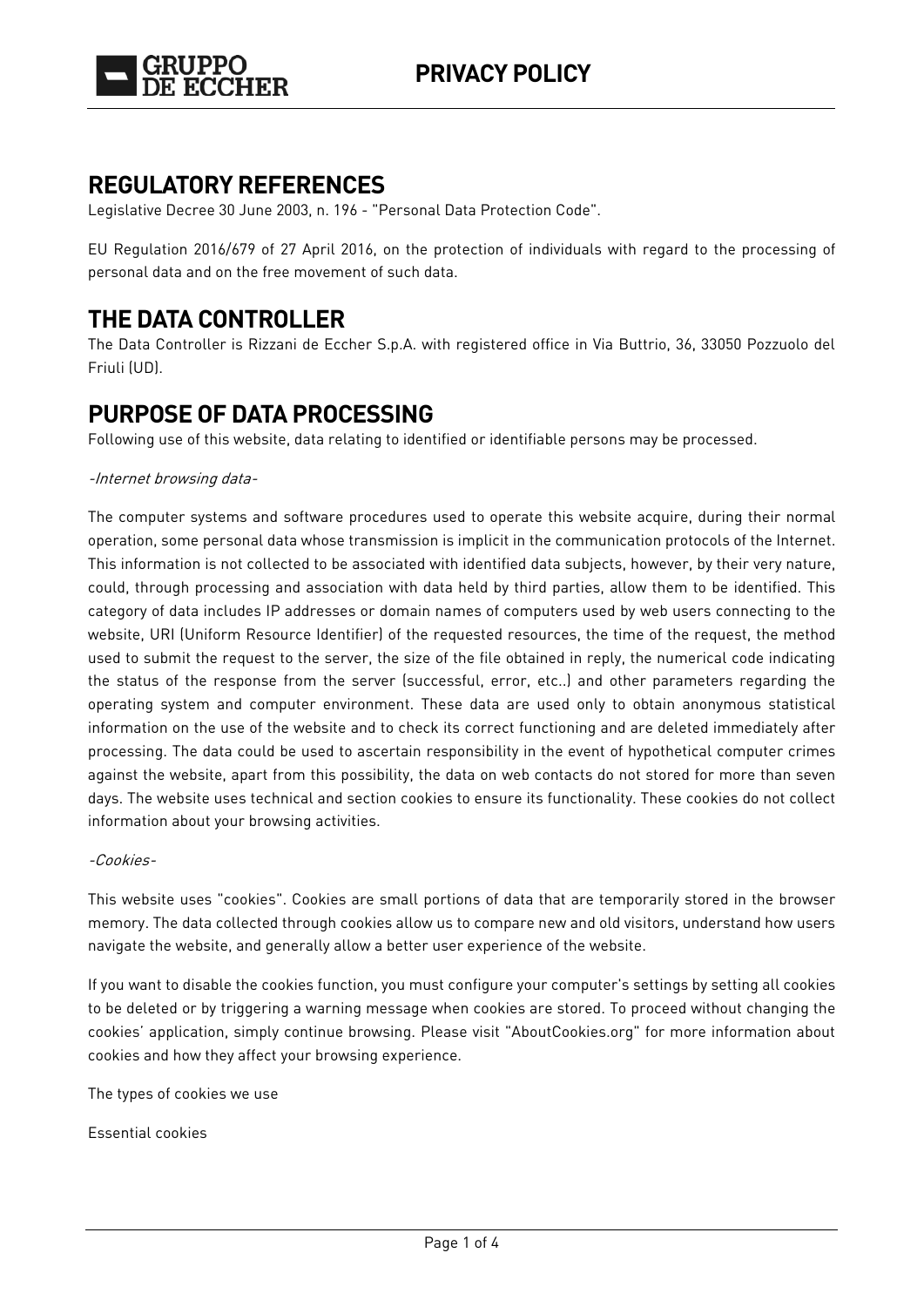

These cookies are essential for navigating throughout the website and using all its features, such as accessing the various protected areas of the website. Without these cookies some necessary services, such as filling out a form for a recruitment process, cannot be used.

#### Performance cookies

These cookies collect information about how you use a website, such as which pages you visit the most, or if you receive error messages from web pages. These cookies do not collect information that identifies a visitor. All information collected through cookies is aggregated and therefore anonymous. They are only used to improve the functioning of a website. By using our website, you agree that such cookies may be stored on your device.

#### Feature cookies

Cookies allow the website to remember choices you have made (such as your name, language or region of origin) and provide advanced custom features. These cookies can also be used to remember changes made to the size of text, fonts and other parts of web pages that you can customise. They can also be used to provide services you've been asked how to watch a video or comments on a blog. The information collected by these types of cookies may be made anonymous and unable to monitor your browsing activity on other websites. By using our website, you agree that these cookies may be installed on your device.

#### Cookies used by this website

This website makes use of the use of cookies both of first party and third party.

The table below details the cookies currently available on the website.

| <b>COOKIE</b><br><b>NAME</b> | <b>DEFAULT EXPIRY PERIOD</b>                   | <b>TYPE</b>                  | <b>COOKIE DESCRIPTION</b>                                                                                                                                                                                                                                                                                            |
|------------------------------|------------------------------------------------|------------------------------|----------------------------------------------------------------------------------------------------------------------------------------------------------------------------------------------------------------------------------------------------------------------------------------------------------------------|
| _ga                          | Default expiry period is set<br>after 2 years  | <b>Third-party Analytics</b> | This cookie is associated with<br>Google Analytics and is used to<br>distinguish users by assigning each<br>user a randomly generated number<br>as an identifier. It is used to<br>calculate the number of visitors to<br>the page, sessions and data to<br>produce<br>anonymous<br>statistical<br>analysis reports. |
| _gid                         | Default expiry period is set<br>after 24 hours | <b>Third-party Analytics</b> | This cookie is associated with<br>Google Analytics and is used to<br>distinguish users by assigning each<br>user a randomly generated number<br>as an identifier. It is used to<br>calculate the number of visitors to<br>the page, sessions and data to<br>produce<br>anonymous<br>statistical<br>analysis reports. |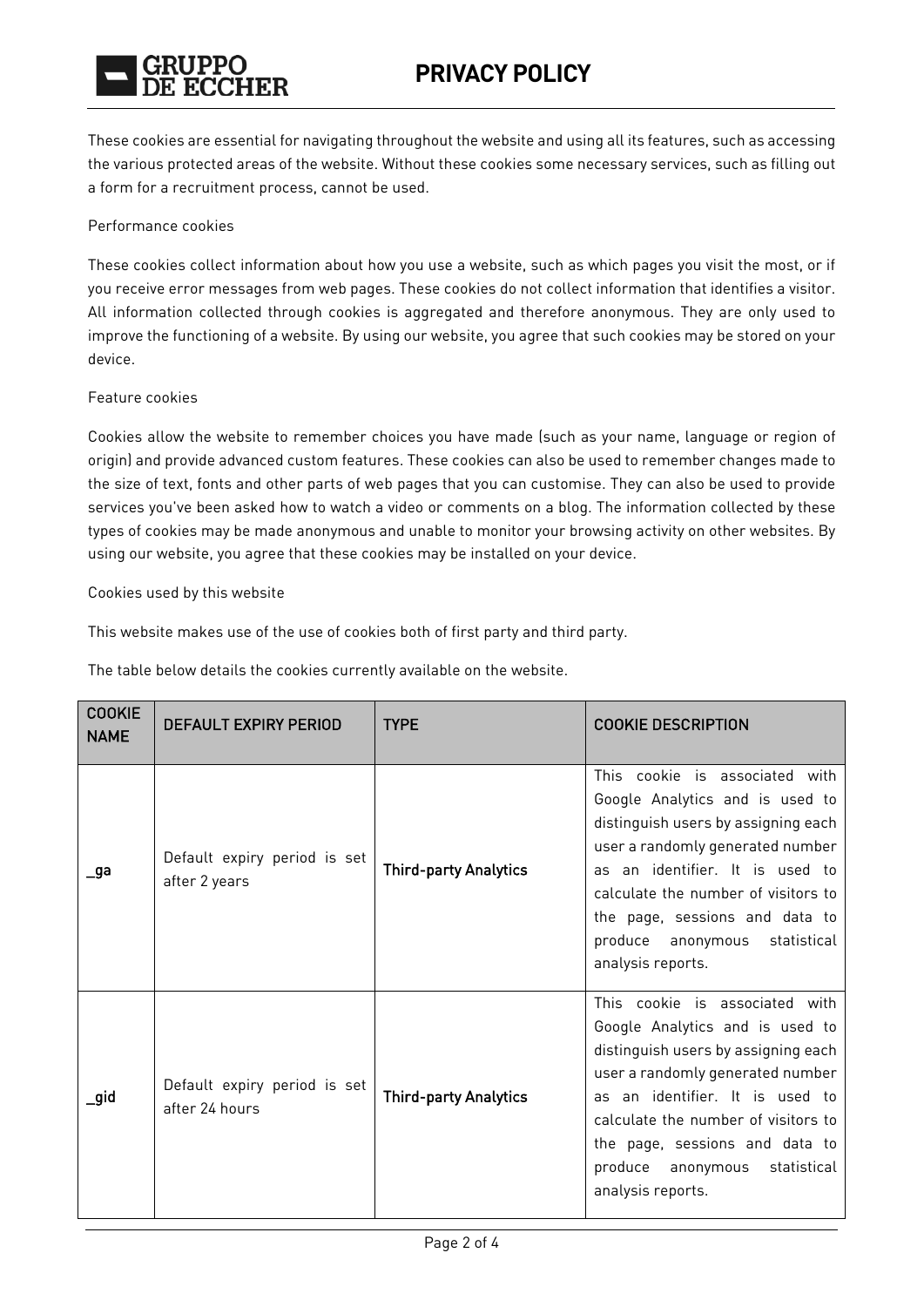

- Data provided voluntarily by the user-

The optional, explicit and voluntary submission of personal data by the user in the registration forms / collection of personal data on this website involves the subsequent acquisition of the data provided by the sender, necessary for the provision of the requested service. Specific information will be progressively reported or displayed on the pages of the website prepared for particular services on request.

### **OPTIONAL PROVISION OF DATA**

Apart from that specified for browsing data, the user is free to provide personal data contained in the application forms or indicated in contacts to request the sending of informative material or other communications. Failure to provide them may make it impossible to obtain the information requested.

Normally, browsers allow most cookies to be controlled through your browser settings. However, please note that the total or partial disabling of technical cookies may compromise the use of the website's functions. In any case, if the user does not wish to receive any type of cookie on their computer, neither from this website nor from others, they can raise the level of privacy protection by changing the security settings of his browser:

Chrome[: https://support.google.com/chrome/answer/95647?hl=it](https://support.google.com/chrome/answer/95647?hl=it)

Firefox:<https://support.mozilla.org/it/kb/Gestione%20dei%20cookie>

Internet Explorer: [http://windows.microsoft.com/it-it/windows7/how-to-manage-cookies-in-internet](http://windows.microsoft.com/it-it/windows7/how-to-manage-cookies-in-internet-explorer-9)[explorer-9](http://windows.microsoft.com/it-it/windows7/how-to-manage-cookies-in-internet-explorer-9)

Opera:<http://help.opera.com/Windows/10.00/it/cookies.html>

Safari: [http://support.apple.com/kb/HT1677?viewlocale=it\\_IT](http://support.apple.com/kb/HT1677?viewlocale=it_IT)

Please note that you can selectively disable Google Analytics by installing the opt-out component provided by Google on your browser. To disable Google Analytics, see the link below: https://tools.google.com/dlpage/gaoptout.

### **COMMUNICATION OF PERSONAL DATA**

The personal data collected may be communicated to authorised third-parties for activities strictly related and instrumental to the operation of the service, such as management of the computer system, or for processing by other companies for the same purposes. Apart from these cases, personal data will not be communicated or granted to anyone, unless provided for in the contract or authorised by the parties. In this regard, personal data may be transmitted to third parties, but only and exclusively in the event that:

explicit consent is given to share the data with third parties;

there is a need to share information with third parties in order to provide the requested service;

this is necessary in order to comply with requests from court or public security authorities.